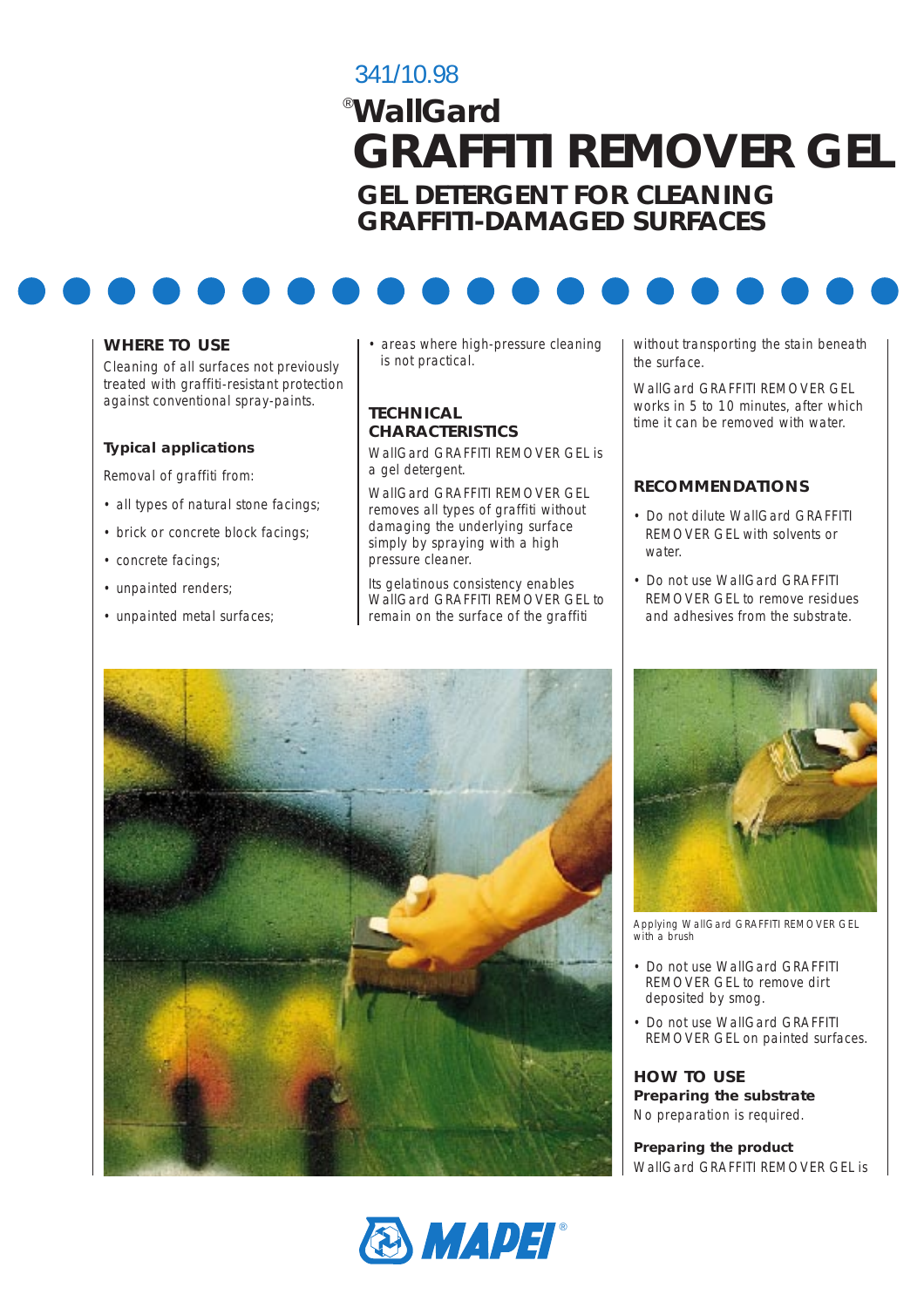ready to use and should not be diluted with water or solvents.

## **Applying the product**

Apply WallGard GRAFFITI REMOVER GEL with a brush onto the graffiti or drawing. Let stand 5 to 10 minutes and then remove the gel with a highpressure cleaner.

In areas where using a high-pressure cleaner is not practical, WallGard GRAFFITI REMOVER GEL can be removed with tap water and a stiff-bristled brush. Repeat the



*Cleaning with an abrasive pad*



*Cleaning with running water*



*Using a high-pressure cleaner*



*Applying WallGard GRAFFITI REMOVER GEL on natural stone*

| <b>TECHNICAL DATA:</b>                                   |                                        |
|----------------------------------------------------------|----------------------------------------|
| Consistency:                                             | liquid gel                             |
| Colour:                                                  | yellow                                 |
| Specific gravity:                                        | 0.85                                   |
| Storage:                                                 | 12 months in original sealed packaging |
| Health hazard EC L. 88/379:                              | yes. Irritant to skin and eyes         |
| Inflammability:                                          | no                                     |
| <b>Customs class:</b>                                    | 3814 00 90                             |
| <b>APPLICATION DATA</b><br>Waiting time before removing: | 5 to 10 minutes at 20°C                |
| Application temperature range:                           | +8 $^{\circ}$ C to +35 $^{\circ}$ C    |
| Coverage:                                                | 100 to 200 g/m <sup>2</sup>            |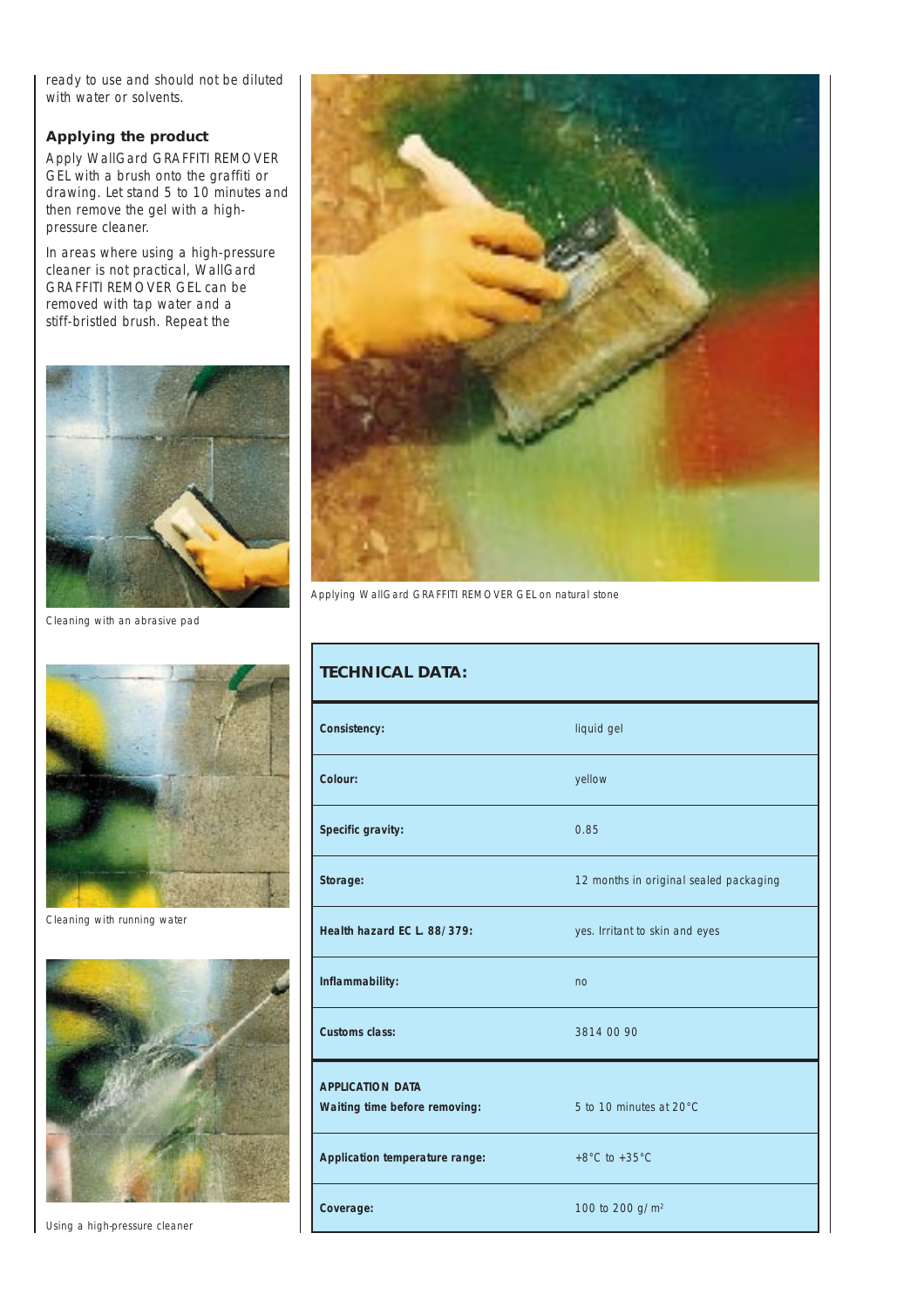

*Rinsing graffiti away after scrubbing surface with WallGard GRAFFITI REMOVER GEL and brush*

operation if the results are unsatisfactory. Rinse the treated surface thoroughly with water.

**Cleaning** Brushes can be cleaned with water.

# **COVERAGE**

100 to 200 g/m2 per coat, depending on the texture of the surface.

# **PACKAGING**

5-kg buckets.

## **STORAGE**

12 months in a cool, dry place in original sealed packaging.



### **WARNING**

*N.B. Although the technical details and recommendations contained in this report correspond to the best of our knowledge and experience, all the above information must, in every case be taken as merely indicative and subject to confirmation after long-term practical applications; for this reason, anyone who intends to use the product must ensure beforehand that it is suitable for the envisaged application. In every case, the user alone is fully responsible for any consequences deriving from the use of the product.*

### **N.B. FOR PROFESSIONAL USE ONLY**